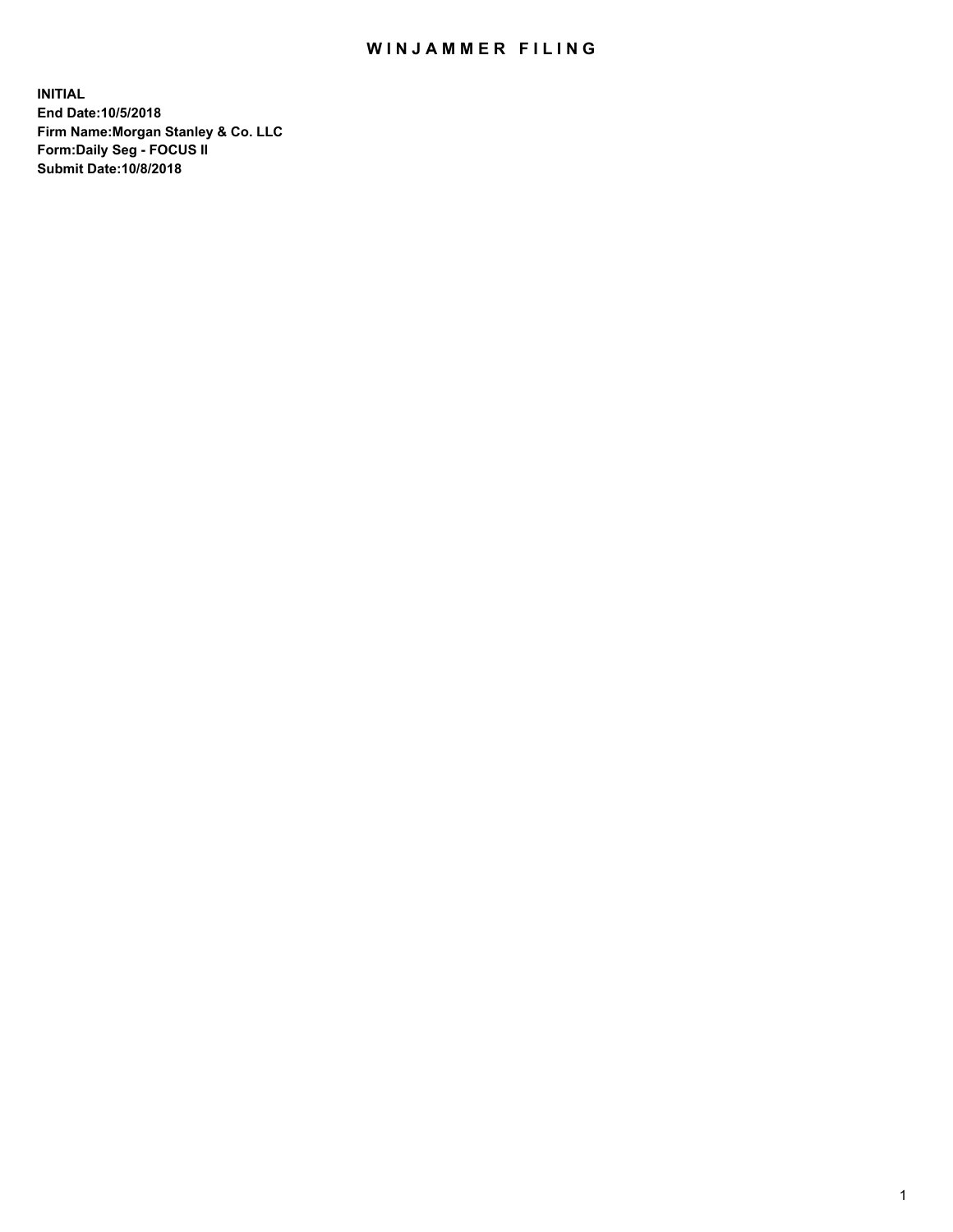**INITIAL End Date:10/5/2018 Firm Name:Morgan Stanley & Co. LLC Form:Daily Seg - FOCUS II Submit Date:10/8/2018 Daily Segregation - Cover Page**

| Name of Company                                                                                                                                                                                                                                                                                                               | Morgan Stanley & Co. LLC                                    |
|-------------------------------------------------------------------------------------------------------------------------------------------------------------------------------------------------------------------------------------------------------------------------------------------------------------------------------|-------------------------------------------------------------|
| <b>Contact Name</b>                                                                                                                                                                                                                                                                                                           | <b>Ikram Shah</b>                                           |
| <b>Contact Phone Number</b>                                                                                                                                                                                                                                                                                                   | 212-276-0963                                                |
| <b>Contact Email Address</b>                                                                                                                                                                                                                                                                                                  | Ikram.shah@morganstanley.com                                |
| FCM's Customer Segregated Funds Residual Interest Target (choose one):<br>a. Minimum dollar amount: ; or<br>b. Minimum percentage of customer segregated funds required:% ; or<br>c. Dollar amount range between: and; or<br>d. Percentage range of customer segregated funds required between:% and%.                        | 280,000,000<br><u>0</u><br><u>00</u><br>0 <sup>0</sup>      |
| FCM's Customer Secured Amount Funds Residual Interest Target (choose one):<br>a. Minimum dollar amount: ; or<br>b. Minimum percentage of customer secured funds required:%; or<br>c. Dollar amount range between: and; or<br>d. Percentage range of customer secured funds required between:% and%.                           | 140,000,000<br><u>0</u><br>0 <sub>0</sub><br>0 <sub>0</sub> |
| FCM's Cleared Swaps Customer Collateral Residual Interest Target (choose one):<br>a. Minimum dollar amount: ; or<br>b. Minimum percentage of cleared swaps customer collateral required:%; or<br>c. Dollar amount range between: and; or<br>d. Percentage range of cleared swaps customer collateral required between:% and%. | 92,000,000<br><u>0</u><br>0 Q<br>00                         |

Attach supporting documents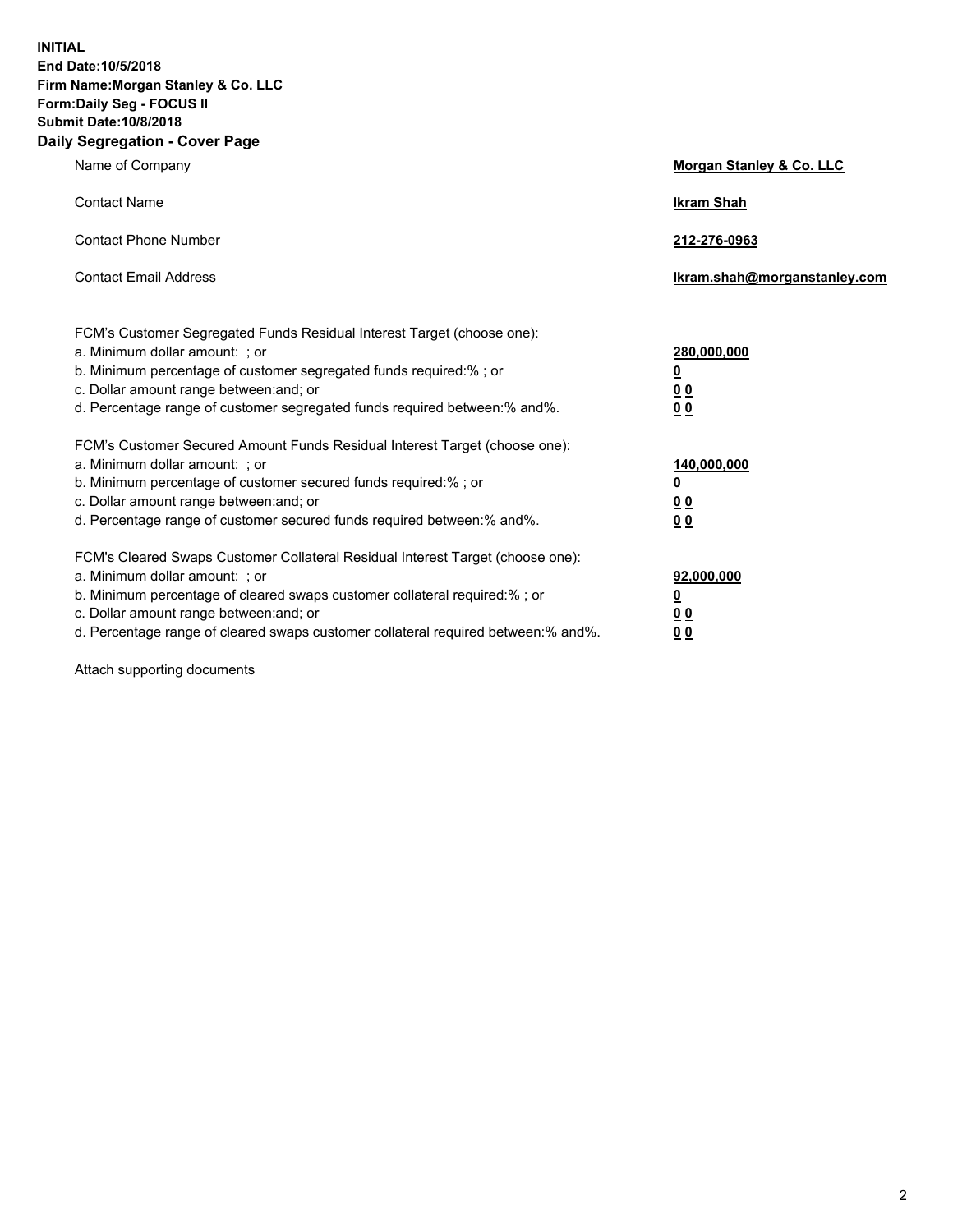## **INITIAL End Date:10/5/2018 Firm Name:Morgan Stanley & Co. LLC Form:Daily Seg - FOCUS II Submit Date:10/8/2018**

## **Daily Segregation - Secured Amounts**

|                | Foreign Futures and Foreign Options Secured Amounts                                                        |                      |
|----------------|------------------------------------------------------------------------------------------------------------|----------------------|
|                | Amount required to be set aside pursuant to law, rule or regulation of a foreign                           | $0$ [7305]           |
|                | government or a rule of a self-regulatory organization authorized thereunder                               |                      |
| $\mathbf{1}$ . | Net ledger balance - Foreign Futures and Foreign Option Trading - All Customers                            |                      |
|                | A. Cash                                                                                                    | 2,549,19             |
|                | B. Securities (at market)                                                                                  | 2,300,24             |
| 2.             | Net unrealized profit (loss) in open futures contracts traded on a foreign board of trade                  | 522,556              |
| 3.             | Exchange traded options                                                                                    |                      |
|                | a. Market value of open option contracts purchased on a foreign board of trade                             | 20,783,7             |
|                | b. Market value of open contracts granted (sold) on a foreign board of trade                               | $-23,754,$           |
| 4.             | Net equity (deficit) (add lines 1.2. and 3.)                                                               | 5,369,02             |
| 5.             | Account liquidating to a deficit and account with a debit balances - gross amount                          | 221,931              |
|                | Less: amount offset by customer owned securities                                                           | $-221,400$           |
| 6.             | Amount required to be set aside as the secured amount - Net Liquidating Equity                             | 5,369,55             |
|                | Method (add lines 4 and 5)                                                                                 |                      |
| 7.             | Greater of amount required to be set aside pursuant to foreign jurisdiction (above) or line                | 5,369,55             |
|                | 6.                                                                                                         |                      |
|                | FUNDS DEPOSITED IN SEPARATE REGULATION 30.7 ACCOUNTS                                                       |                      |
| 1.             | Cash in banks                                                                                              |                      |
|                | A. Banks located in the United States                                                                      | 544,097              |
|                | B. Other banks qualified under Regulation 30.7                                                             | 877,409              |
|                |                                                                                                            | $[7530]$             |
| 2.             | Securities                                                                                                 |                      |
|                | A. In safekeeping with banks located in the United States                                                  | 143,315              |
|                | B. In safekeeping with other banks qualified under Regulation 30.7                                         | $0$ [7560]           |
| 3.             | Equities with registered futures commission merchants                                                      |                      |
|                | A. Cash                                                                                                    | 7,880,09             |
|                | <b>B.</b> Securities                                                                                       | $0$ [7590]           |
|                | C. Unrealized gain (loss) on open futures contracts                                                        | 485,869              |
|                | D. Value of long option contracts                                                                          | $0$ [7610]           |
|                | E. Value of short option contracts                                                                         | $0$ [7615]           |
| 4.             | Amounts held by clearing organizations of foreign boards of trade                                          |                      |
|                | A. Cash                                                                                                    | $0$ [7640]           |
|                | <b>B.</b> Securities                                                                                       | $0$ [7650]           |
|                | C. Amount due to (from) clearing organization - daily variation                                            | $0$ [7660]           |
|                | D. Value of long option contracts                                                                          | $0$ [7670]           |
|                | E. Value of short option contracts                                                                         | $0$ [7675]           |
| 5.             | Amounts held by members of foreign boards of trade                                                         |                      |
|                | A. Cash                                                                                                    | 1,311,92             |
|                | <b>B.</b> Securities                                                                                       | 2,156,93             |
|                | C. Unrealized gain (loss) on open futures contracts                                                        | 522,070              |
|                | D. Value of long option contracts                                                                          | 20,783,7             |
|                | E. Value of short option contracts                                                                         | $-23,754,$           |
|                |                                                                                                            | $\left[ 7740\right]$ |
| 6.             | Amounts with other depositories designated by a foreign board of trade                                     | $0$ [7760]           |
| 7.             | Segregated funds on hand                                                                                   | $0$ [7765]           |
| 8.             | Total funds in separate section 30.7 accounts                                                              | 5,561,14             |
| 9.             | Excess (deficiency) Set Aside for Secured Amount (subtract line 7 Secured Statement<br>Page 1 from Line 8) | 191,590              |

- 10. Management Target Amount for Excess funds in separate section 30.7 accounts **140,000,000** [7780]
- 11. Excess (deficiency) funds in separate 30.7 accounts over (under) Management Target **51,590,403** [7785]

 A. Cash **2,549,192,419** [7315] **80, 245, 962** [7317] 2. 556,867 [7325]

a. 783,727 [7335] **b. 754,925** [7337] 69,024,050 [7345] **931,851** [7351] Less: amount offset by customer owned securities **-221,400,301** [7352] **531,550** [7354] **5,369,555,600** [7355]

## **5,369,555,600** [7360]

A. **097,074** [7500] 8. **409,199** [7520] **1,421,506,273** [7530]

A. 315,781 [7540]  $[7560]$  143,315,781 [7570]

 A. Cash **7,880,094** [7580]  $6.869$  [7600] E. Value of short option contracts **0** [7615] **8,365,963** [7620]

E. Value of short option contracts **0** [7675] **0** [7680]

 A. Cash **1,311,928,005** [7700] **56,930,181** [7710] C. 070,998 [7720] D. Value of long option contracts **20,783,727** [7730] E. Value of short option contracts **-23,754,925** [7735] **3,987,957,986** 40] 81,146,003 [7770] **191,590,403** [7380]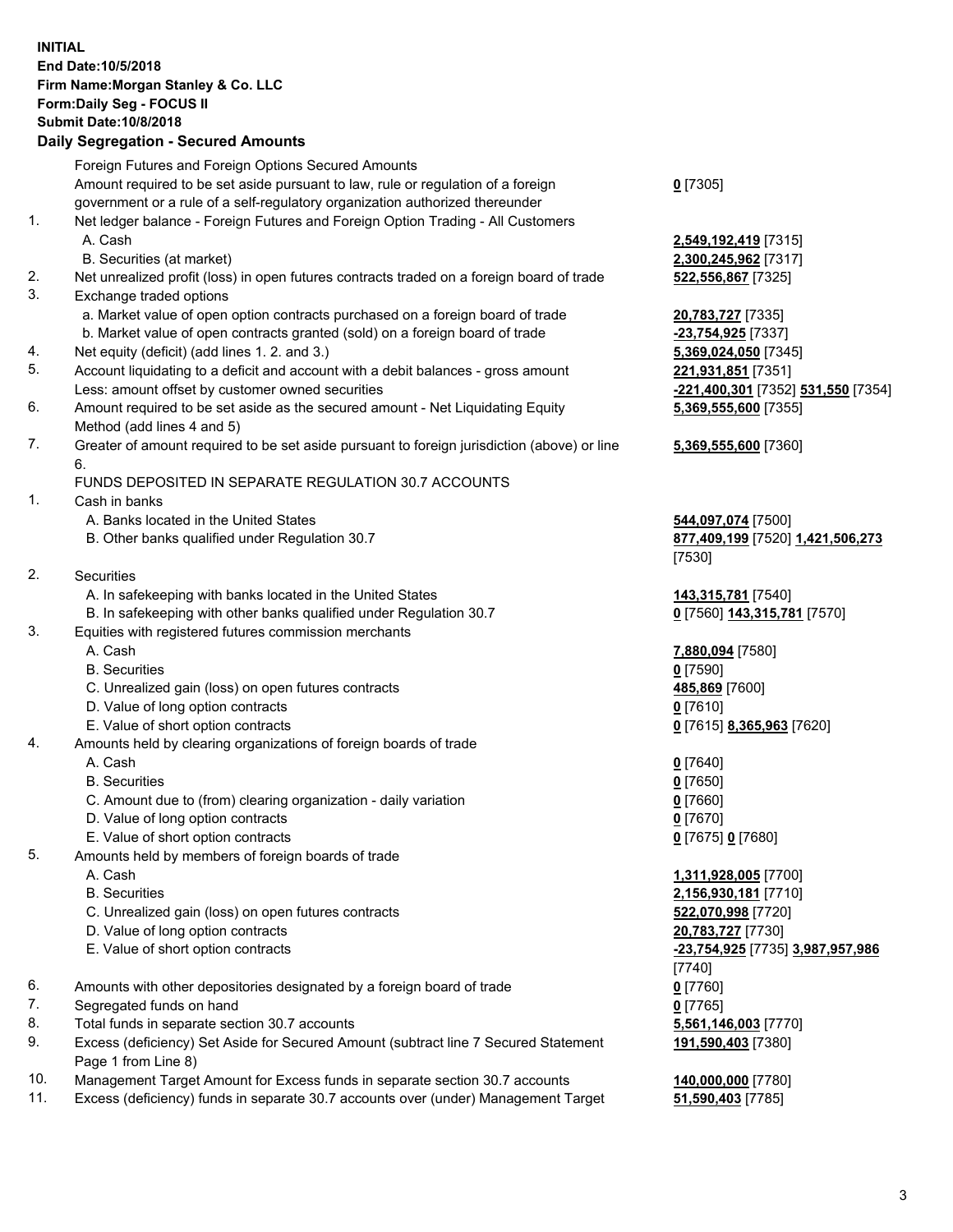**INITIAL End Date:10/5/2018 Firm Name:Morgan Stanley & Co. LLC Form:Daily Seg - FOCUS II Submit Date:10/8/2018 Daily Segregation - Segregation Statement** SEGREGATION REQUIREMENTS(Section 4d(2) of the CEAct) 1. Net ledger balance A. Cash **11,882,851,938** [7010] B. Securities (at market) **6,605,716,986** [7020] 2. Net unrealized profit (loss) in open futures contracts traded on a contract market **-1,523,669,806** [7030] 3. Exchange traded options A. Add market value of open option contracts purchased on a contract market **410,459,789** [7032] B. Deduct market value of open option contracts granted (sold) on a contract market **-594,569,241** [7033] 4. Net equity (deficit) (add lines 1, 2 and 3) **16,780,789,666** [7040] 5. Accounts liquidating to a deficit and accounts with debit balances - gross amount **807,720,674** [7045] Less: amount offset by customer securities **-803,272,628** [7047] **4,448,046** [7050] 6. Amount required to be segregated (add lines 4 and 5) **16,785,237,712** [7060] FUNDS IN SEGREGATED ACCOUNTS 7. Deposited in segregated funds bank accounts A. Cash **4,729,193,745** [7070] B. Securities representing investments of customers' funds (at market) **0** [7080] C. Securities held for particular customers or option customers in lieu of cash (at market) **664,503,683** [7090] 8. Margins on deposit with derivatives clearing organizations of contract markets A. Cash **5,849,113,736** [7100] B. Securities representing investments of customers' funds (at market) **0** [7110] C. Securities held for particular customers or option customers in lieu of cash (at market) **5,941,213,303** [7120] 9. Net settlement from (to) derivatives clearing organizations of contract markets **111,139,248** [7130] 10. Exchange traded options A. Value of open long option contracts **410,459,789** [7132] B. Value of open short option contracts **-594,569,241** [7133] 11. Net equities with other FCMs A. Net liquidating equity **6,327,809** [7140] B. Securities representing investments of customers' funds (at market) **0** [7160] C. Securities held for particular customers or option customers in lieu of cash (at market) **0** [7170] 12. Segregated funds on hand **0** [7150] 13. Total amount in segregation (add lines 7 through 12) **17,117,382,072** [7180] 14. Excess (deficiency) funds in segregation (subtract line 6 from line 13) **332,144,360** [7190] 15. Management Target Amount for Excess funds in segregation **280,000,000** [7194]

16. Excess (deficiency) funds in segregation over (under) Management Target Amount Excess

**52,144,360** [7198]